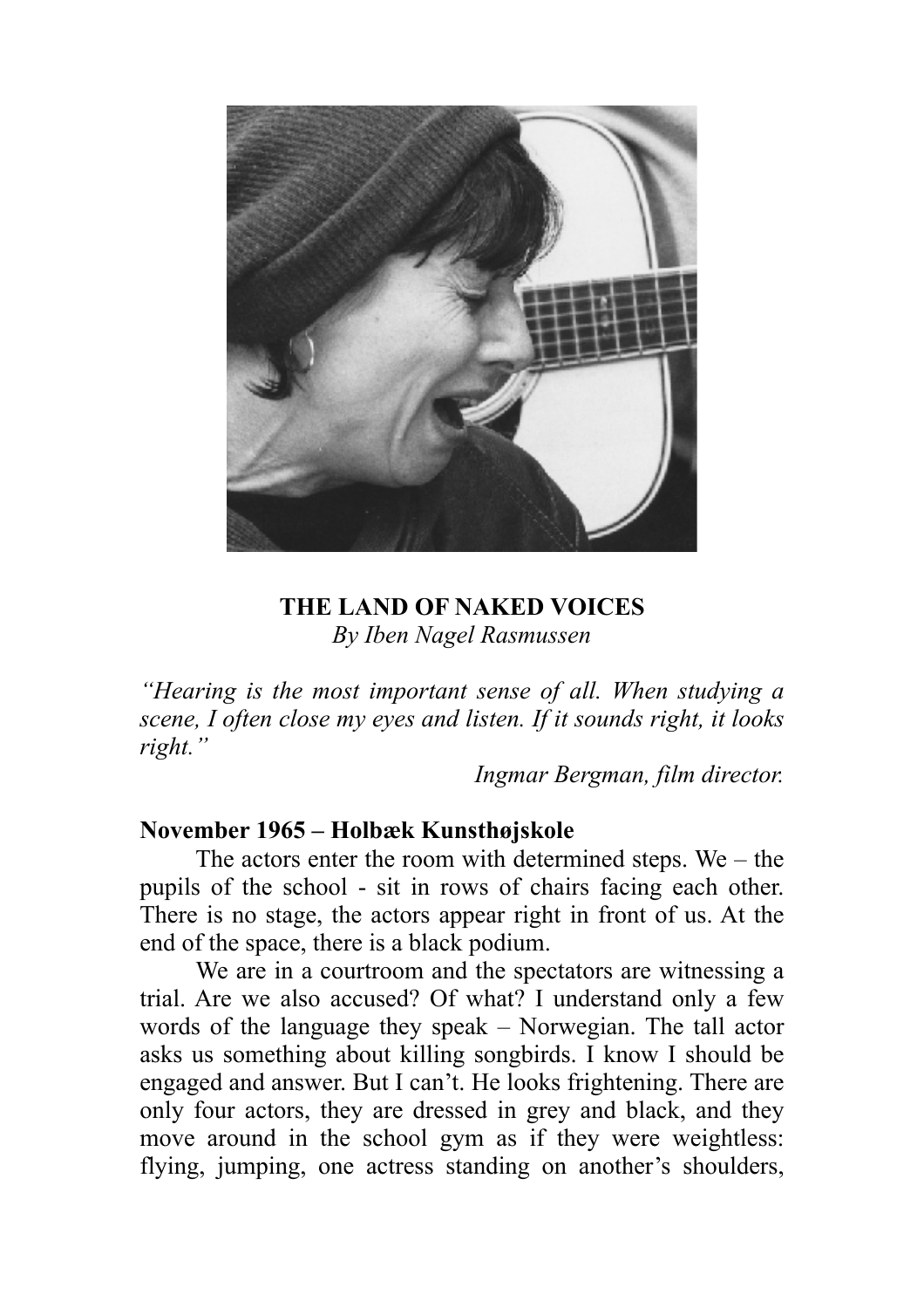then she hangs from the ceiling on a rope. They drag each other, they talk with voices I wouldn't have imagined existed, low, hoarse, high. And they... sing. The two girls sing Scandinavian psalms with an intensity of sorrow, beauty, pain, and joy that penetrates my body and mind, reaching and touching a secret place inside me, which I seemed to have forgotten, as if it was sleeping behind a veil of ice.

I do not shed a tear, I am paralyzed.

I want to go there, be there with them.

In their land of naked voices.

# **Holstebro, September 1966**

Yes, I got in  $-$  I crept through the window they always leave open, into the cellar at this school where we work until our own theatre is ready. I arrive at six o'clock, an hour earlier than everybody else, to go through the acrobatic exercises we practise every morning.

Yesterday I was spying. Eugenio Barba was working with Else Marie (Laukvik) on the voice. I stood behind the half open door and listened. She was sitting on the floor, while Barba walked around her. The range of her voice, the intervals she was able to perform, changing from one to another, and the emotions they awoke, overwhelmed me.

If one day I would be able to do something like that  $-$  in my own way. I would give my entire life.

## **Holstebro – Odin Teatret, 1967**

"Dig with your voice down under the floor. Now – call somebody sitting on the roof, touch the trees outside the window, push, blow a balloon full of warm air. Your body is a resonance box, your voice can resonate in different parts of it".

He walks around us listening, giving indications, and touching now the breast, then the throat, the forehead, the back, or the stomach. "Don't imitate the older actors, don't manipulate or distort your voice, begin in your own daily tone - what did you eat this morning?"

"Coffee, bread, and some …"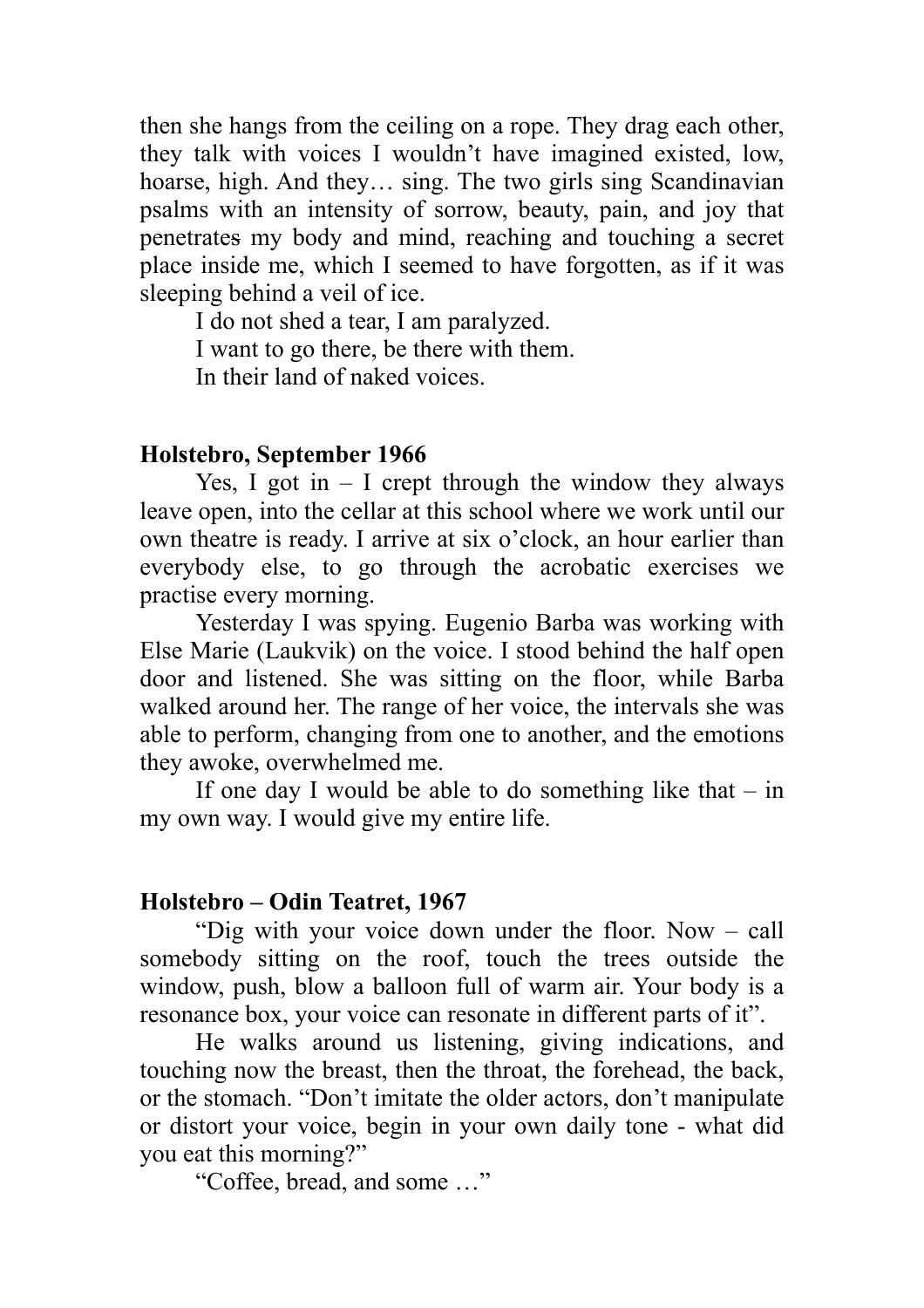"Yes that's right – that's your normal voice, begin with that. Who are you talking to? Don't touch yourself, you cannot control or feel with your hands if you are doing the exercise right, *I* can, but you cannot."

Barba calls work with the resonators the base of our daily voice training. He is guiding us step by step and is capable of performing all of them himself, even the difficult throat resonator. "Describe a landscape, paint a wall, touch a person with your voice, caress her gently."



*Training, Odin Teatret, 1967, Photo: Roald Pay* 

After an hour, he stops the training and gives each of us themes for improvisations. Strange themes. He whispers in my ear, so that only I can hear it: "All eyes are resting on you."

He is patient, giving oceans of time - in silence.

In the afternoon, we begin working on the new performance. We are asked to improvise songs and find the tonality of the texts.

"Don't squeak. I can't hear you. Use your resonators, don't let the text become monotonous! Change the resonator, amplify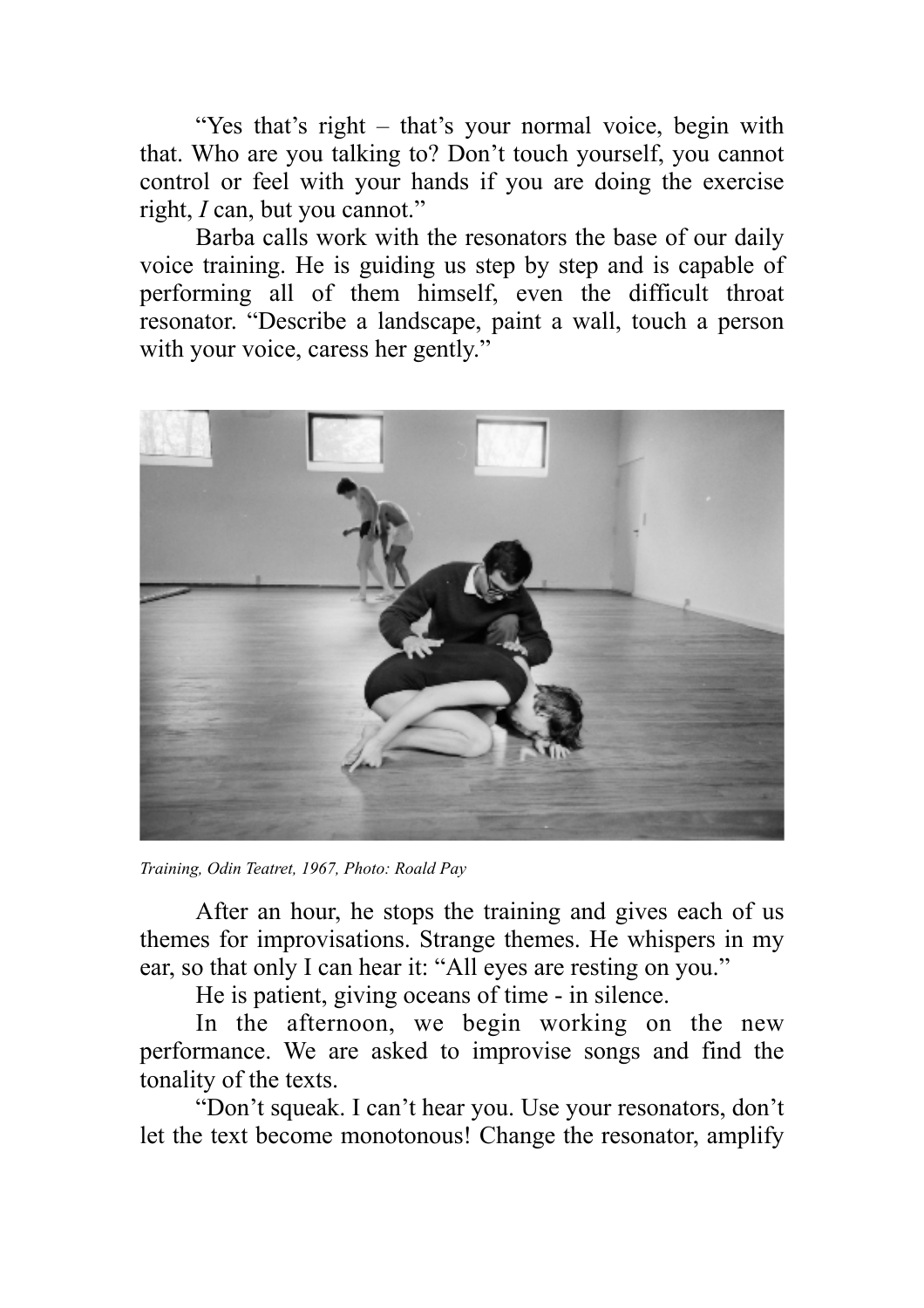the volume, now make it soft. No, no, no how many times do I have to tell you: *Use your resonators!* 

## **Seminar at Odin Teatret, 1968**

Dario Fo stands on a small stage construction in our white working room. He takes a sip of milk – lukewarm horrible *milk*! And begins, with large gestures, to sing a song of the flagellants, used in Catholic religious processions  $(13<sup>th</sup> - 15<sup>th</sup>$  century), where participants go penance-whipping themselves till they bleed. I nearly fall off my chair. This way of using the voice is so different from anything Scandinavians would do. Dario Fo continues by explaining how, in the performance *La Signora é da Buttare,* he put small pieces of what he calls *grammelot* in the Italian text. It is an invented language that sounds like a real one. The spectators cry with laughter, when the tall, loosejointed man demonstrates how he speaks a very sophisticated "French" or terribly flat "American"



*Dario Fo, Photo: Nicola Savarese* 

When the seminar is over, we try it out in our work at Odin Teatret and use it in the performance *My Father's House,* about the Russian writer, Fyodor Dostoyevsky. We improvise, invent words, and then fix our "Russian" language.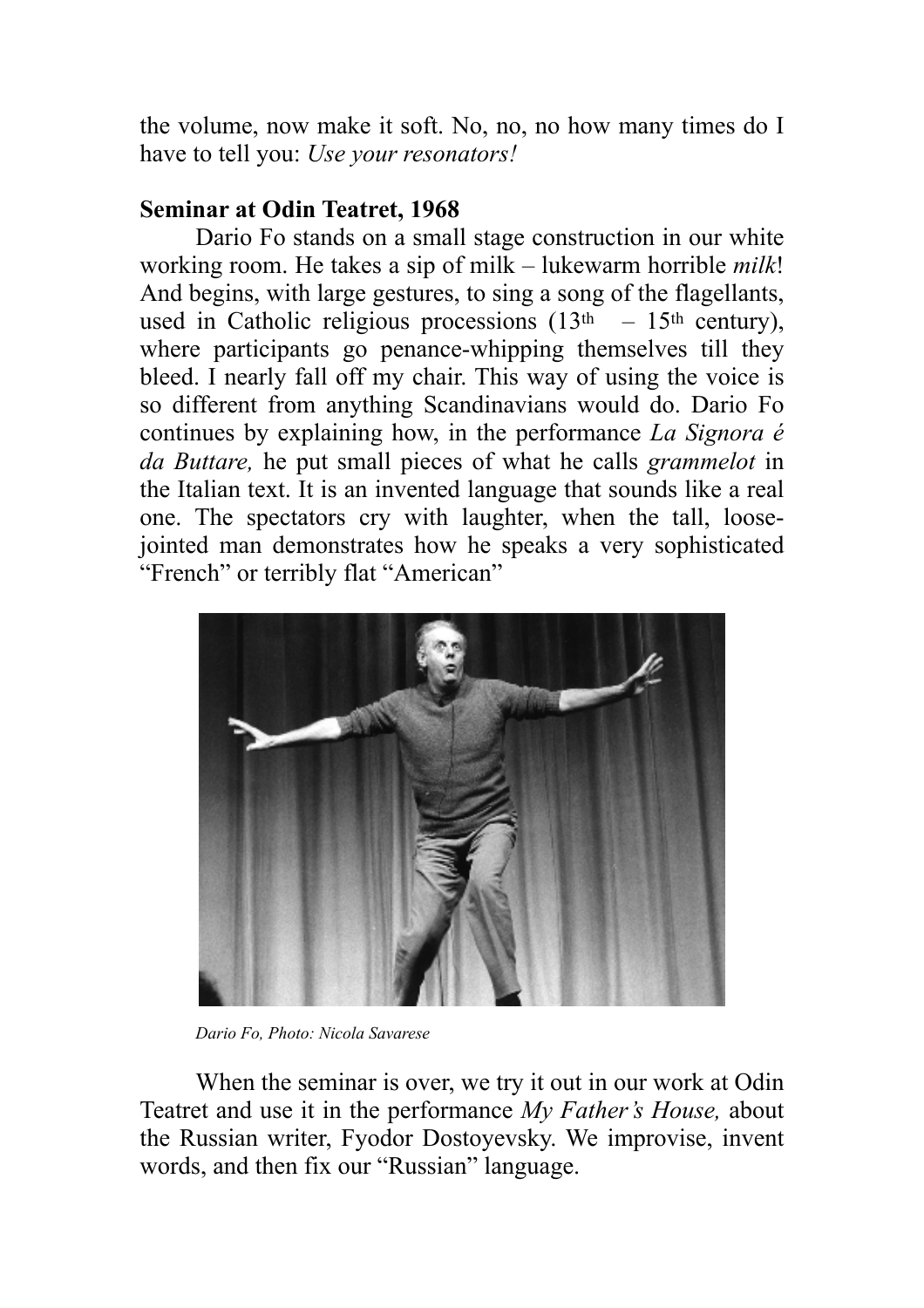The freedom I feel, while speaking an invented language, is enormous. The sounds, the form, and the sonorous qualities are not intellectually controlled. I am being guided by a flow of colors and images.

### **Salento, 1974**

We are in the small village Carpignano in Salento, in 1974, to work with Odin Teatret for half a year, away from our daily surroundings and routines.

Why do they strike me in such an unexpected way? The South Italian voices? The way people speak loudly in the small streets, and when they sing, their voices have an authenticity that perhaps stems from the fact, that they are deeply rooted in their bodies. Many of their songs are combined with a working situation: collecting olives, putting tobacco leaves on a string to dry, or picking grapes.

Here, on the heel of Italy's long boot, we begin to train the voices outside, very early in the morning (because of the heat). We go to the sea or the nearby fields. We sing to the rising sun, talk to the trees, and dialogue with the waves.

We come back to Denmark with two outdoor performances and a street parade. We have been climbing buildings, roofs, and balconies. We have learned to sing, shout, and talk to spectators gathered in a courtyard or in a market square. Our voices seem to be full of the earth, the sun, and the Italian language.

## **1976, Granada - Spain**

The dictator Francisco Franco is dead. The people and the land seem to breathe after 37 years of dictatorship.

It is late afternoon and the sunset has just begun, when I walk together with Catalan actor Toni Cots by a small gypsy house, beside a dusty road.

A man sits in front of it, singing and playing the guitar. Flamenco! It is the first time I hear it. The voice is incredibly powerful. It sounds painful, but at the same time full of vitality. His son of only four is dancing in front of him so vigorously, that the dust is whirling up.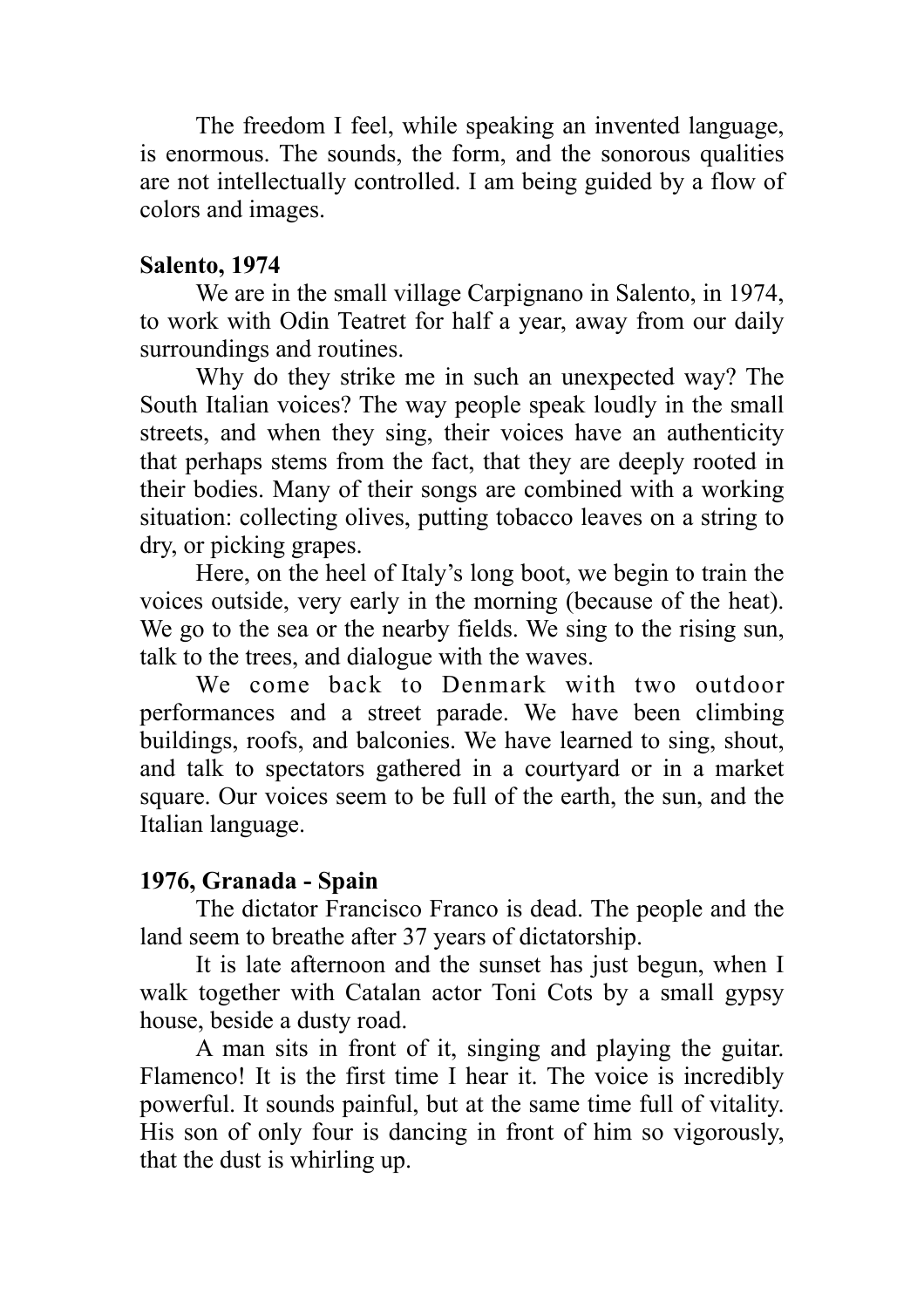The man stops singing and playing: "It's for my son," he says. "The song is about how he will grow up in freedom. I'm not afraid any more to let my voice be heard."

#### **1986, La sierra - Argentina**

With the remains of the group Farfa, we have just finished a barter, exchanging songs and dances in the high tableau (*la sierra*) at the foothills of the Andes in Argentina. The local group has arranged a typical *asado,* with big pieces of meat on an enormous grill. We eat and drink red wine, continue to sing, talk, and laugh.

 A tiny Indian woman steps forward with her little drum and sings a *copla* (a special type of song from the highlands) to thank us. A moment of total silence arises – we have nothing in common and still, she managed to burn through our differences and touch me. After a short while, I answer with an improvised song. She embraces me and tears are running down her cheeks.

So – I ask myself: what is technique?

#### *The Bridge of Winds, 1989 – 2018*

 "Use your resonators!" I repeat Eugenio Barba's returning appeal from when I myself was a pupil in the Sixties.

In The Bridge of Winds, as in the groups *Hugin* and *Farfa*, the work on resonators has been the base of our vocal training.

During my over 50 years in theatre, I have not found a better way to expand the potentiality of the actor's voice.

It is a simple technique: the voice gets rooted, and vibrates, in different parts of the body. Soft or strong, reaching out in the space, carrying out actions. There are countless of other ways to train the voice for professional singers. But we are actors who sing, not singers who act.

Just like in the physical training, you have to reach a point where you "forget yourself", focusing on a landscape within or outside yourself. That is why you should not put your hand on your breast, head, or stomach, to control if the resonator is right, and that is why we do not manipulate the breathing. I have experienced that problems in the actors' work with the voice often occur because the student wants to control the breathing.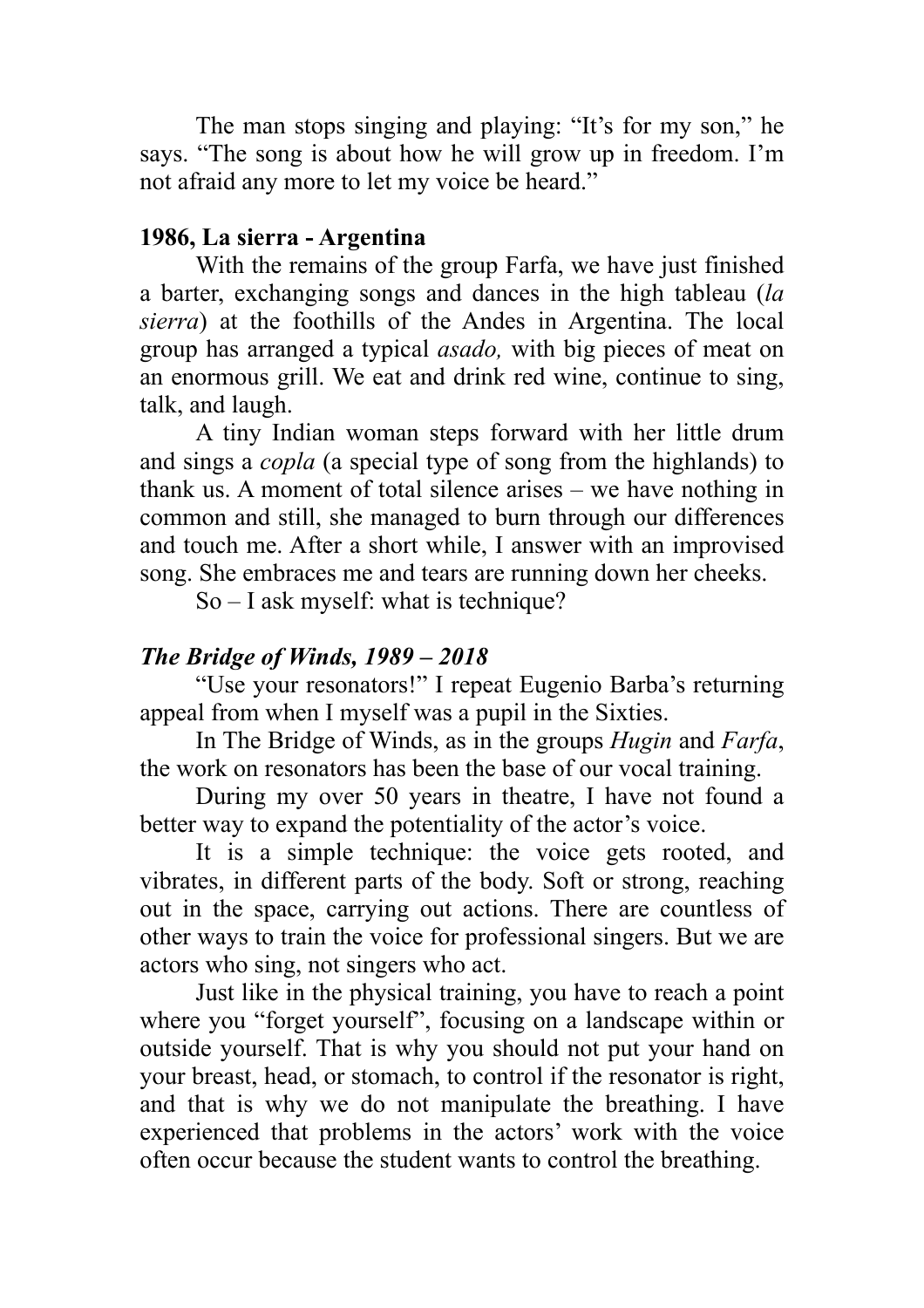

 *The Bridge Of Winds* 

The meeting with Dario Fo at Odin Teatret in 1968, was a great inspiration: his demonstrations of the flagellants' outcries in the religious processions, the weavers' singing while they were passing the threads over and under each other into incredible patterns, the workers communicating by shouting to one another in the lagoon, where they hammered huge poles into the muddy ground under the water, and later again, my experience of how the women in South Italy were accompanying their work with songs to distract themselves from the monotonous repetition of pulling thousands of tobacco leaves on strings.

The voices seemed to bind the single practitioners together, creating one pulsing organism.

At the first meeting of The Bridge of Winds in 1989, I asked each actor to create rhythms and cries to accompany an imaginary working situation, or imitating someone selling fish, balloons, or fruit at a market square.